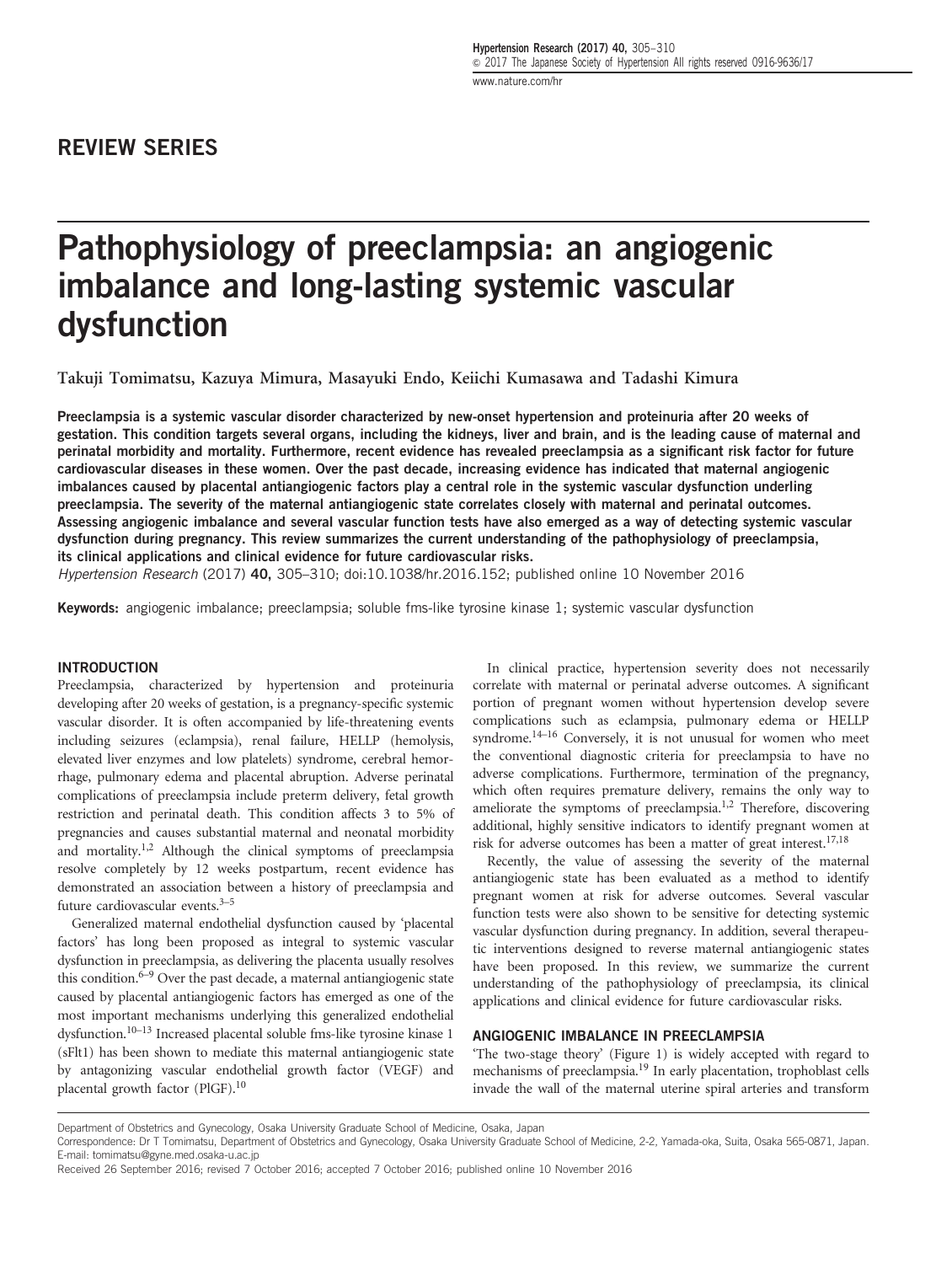**Two Stage Theory of Preeclampsia**

<span id="page-1-0"></span>

Figure 1 The two-stage theory of preeclampsia. A defective cytotrophoblast invasion into maternal uterine spiral arteries (abnormal placentation) has been proposed as an initial step (stage 1). The resulting hypoperfused placenta releases antiangiogenic factors (soluble fms-like tyrosine kinase 1 (sFlt1)) into the maternal circulation that induce maternal generalized endothelial dysfunction and systemic vascular dysfunction (stage 2). A full color version of this figure is available at the *Hypertension Research* journal online.

these arteries into large diameter vessels with low resistance to blood flow.<sup>[20,21](#page-3-0)</sup> In preeclampsia, this transformation is impaired (abnormal placentation) $22-25$  $22-25$  and the resulting hypoperfused placenta releases 'placental factors' into the maternal circulation that cause generalized endothelial dysfunction, leading to systemic vascular dysfunction. The primary cause of abnormal placentation remains unclear, but genetic, immunological and environmental factors are all likely to be involved[.26](#page-3-0)

The identification of these 'placental factors' has been a primary research interest for decades. In 2003, three research groups (Maynard et al.,<sup>[10](#page-3-0)</sup> Koga et al.<sup>[27](#page-3-0)</sup> and Tsatsaris et al.<sup>[28](#page-3-0)</sup>) reported abnormal increases in serum sFlt1 (also referred to soluble vascular endothelial growth factor receptor 1 (sVEGFR1)) in women with preeclampsia. Maynard et al.<sup>[10](#page-3-0)</sup> also reported that adenoviral gene transfer of sFlt1 to pregnant rats induced preeclamptic phenotypes, such as hypertension and proteinuria. Subsequently, Levine et  $al$ <sup>[11](#page-3-0)</sup> showed that sFlt1 begins to increase before the onset of clinical preeclampsia symptoms, and that the level of sFlt1 correlates well with preeclampsia severity. These reports generated great enthusiasm for sFlt1 as the most promising 'placental factor', and angiogenic imbalance emerged as one of the most important pathogenic mechanisms of preeclampsia.

sFlt1 is an alternatively spliced version of VEGFR1 (Flt1) that retains the extracellular ligand-binding domain of VEGFR1 but lacks the transmembrane and cytoplasmic domains.<sup>29</sup> VEGF interacts with VEGFR1 (Flt1) and VEGFR2 (KDR/FlK1), and PlGF specifically interacts with VEGFR1 (Flt1). $30$  sFlt1 is mainly released from the placenta into the maternal circulation,<sup>31</sup> where it antagonizes VEGF and PlGF by binding to them and preventing their interaction with their endothelial receptors.<sup>29</sup> As VEGF and PlGF are potent endothelial cell mitogens that regulate blood vessel development and homeostasis,<sup>[32](#page-4-0)-35</sup> binding of VEGF and PlGF to sFlt1 results in an angiogenic imbalance that leads to generalized endothelial dysfunction and systemic vascular dysfunction [\(Figure 2](#page-2-0)). We exploited the model of preeclampsia in mice by specifically overexpressing sFlt1 in placenta[.36](#page-4-0) Consequently, the placenta produced excessive sFlt1 as gestation progressed, and the mice developed hypertension and proteinuria that resolved soon after delivery. The clinical observation that a VEGF inhibitor used as an anticancer treatment causes preeclampsia-like symptoms such as hypertension and proteinuria also supports the hypothesis that inducing an antiangiogenic state by inhibiting VEGF signaling contributes to the pathogenesis of preeclampsia[.37](#page-4-0),[38](#page-4-0)

The mechanisms regulating sFlt1 production by trophoblastic cells are largely unknown. Placental hypoxia stimulates sFlt1 production in primary cytotrophoblast culture.<sup>39</sup> Recently, the upregulation of endometrial VEGF was identified as an upstream regulator of sFlt1 production by trophoblastic cells.[40](#page-4-0) In addition, pleiotropic sFlt1

functions have recently attracted attention.<sup>41</sup> Our group reported cytotoxic effects of sFlt1 against ovarian and colorectal cancer cell lines, and demonstrated therapeutic effects of sFlt1 in a mouse model of ovarian cancer[.42](#page-4-0)

A placenta-derived soluble TGF-β coreceptor, endoglin (sEng), also induces a preeclampsia-like syndrome in concert with sFlt1 in pregnant rats.[12](#page-3-0) Serum sEng levels were significantly higher in women with preeclampsia, with this increase beginning before the onset of clinical symptoms.[13](#page-3-0),[43,44](#page-4-0) Thus, sFlt1 and sEng are thought to synergistically induce an antiangiogenic state.

### VASCULAR PATHOPHYSIOLOGY OF PREECLAMPSIA

Hypertension and proteinuria are hallmarks for the conventional diagnosis of preeclampsia. Normally during pregnancy, maternal circulation undergoes remarkable physiological adaptations, including increased intravascular volume and markedly decreased vascular resistance[.45](#page-4-0)–<sup>48</sup> These adaptations result in an arterial blood pressure slightly below the nonpregnant level $49,50$  and an enhanced glomerular filtration rate.<sup>51</sup> In preeclampsia, increased placental sFlt1 is thought to increase peripheral vascular resistance (and thus arterial pressure) by counteracting VEGF- and PlGF-induced microvascular relaxation[.10](#page-3-0) VEGF signaling is also important for the maintenance of fenestrated endothelium; inhibiting VEGF signaling narrows the glomerular endothelial fenestrae and causes endothelial swelling, termed glomerular capillary endotheliosis, that decreases glomerular filtration rate and increases urinary protein excretion.[52](#page-4-0),[53](#page-4-0) Inhibition of VEGF signaling also induces podocyte dysfunction that may contribute to glomerular capillary endotheliosis and renal thrombotic microangiopathy.[54](#page-4-0),[55](#page-4-0)

As described above, preeclampsia can be characterized as a systemic vascular disorder with generalized endothelial dysfunction caused by a maternal antiangiogenic state. Recently, several noninvasive vascular function tests have received considerable attention in nonpregnant subjects as they were found to relate more closely with endothelial function and future cardiovascular disease risk (CVD) than conventional brachial blood pressure measurements.[56](#page-4-0) Among these tests, flow-mediated dilation (FMD, a measure of conduit artery endothelial function), pulse wave analysis (a composite measure of conduit and resistance artery stiffness) and pulse wave velocity (PWV, a measure of conduit artery stiffness) have been increasingly incorporated into clinical practice in nonpregnant subjects.<sup>[56](#page-4-0)</sup> As these vascular function tests reflect endothelial function to varying degrees,<sup>57</sup> they are expected to reflect the severity of systemic vascular dysfunction in women with preeclampsia to a varying degree.

FMD is a well-established technique for assessing endothelial dysfunction in a large vessel, the brachial artery, as well as predicting future cardiovascular risk[.58,59](#page-4-0) Pregnancy is normally associated with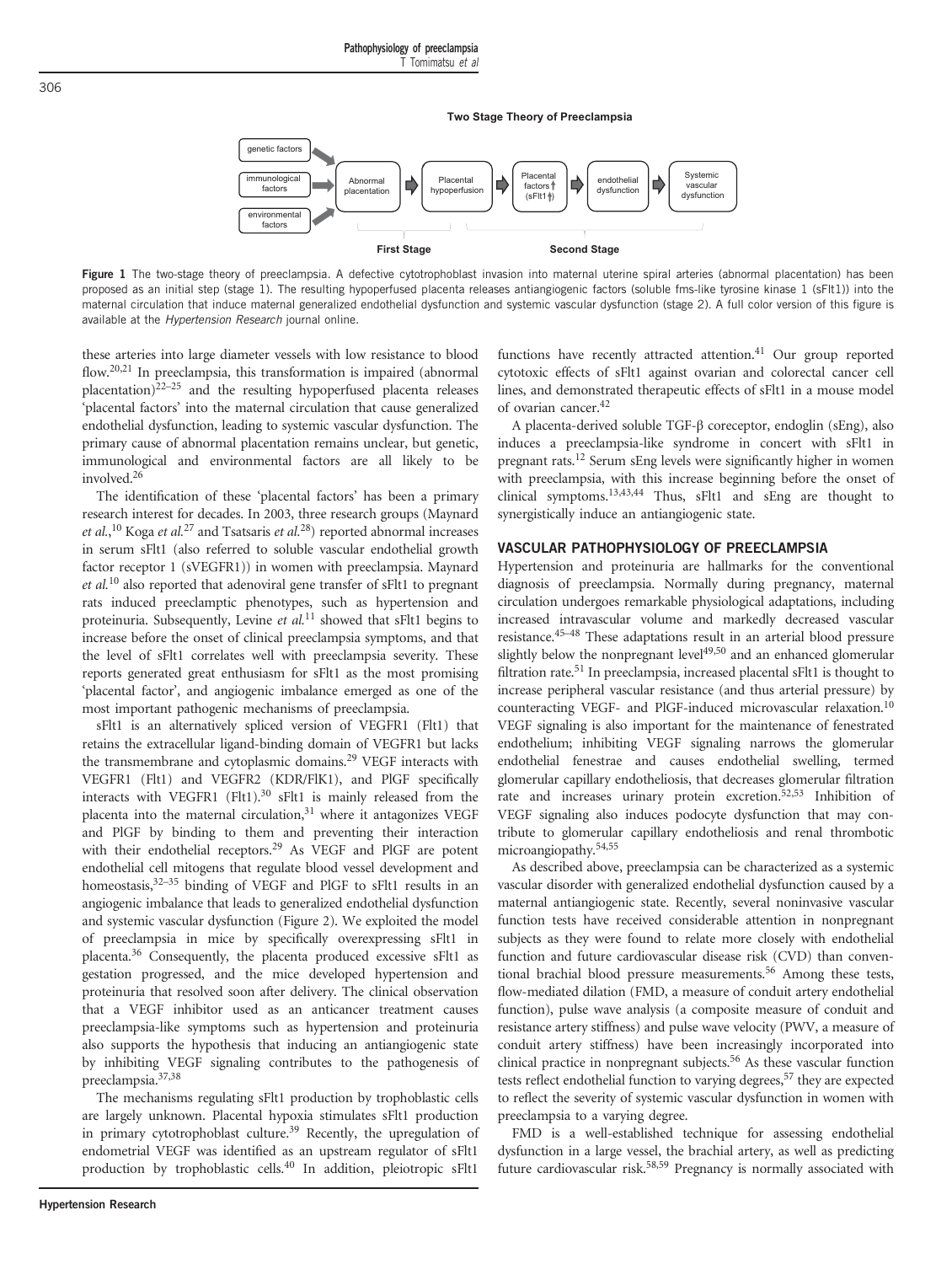<span id="page-2-0"></span>

**Figure 2** Excessive soluble fms-like tyrosine kinase 1 (sFIt1) in women with preeclampsia. Vascular endothelial growth factor (VEGF) and placental growth factor (PlGF) bind to VEGF receptor 1 (VEGFR1: also known as Flt1) and induce angiogenesis that is essential for normal pregnancy (a). In preeclampsia, the hypoperfused placenta produces excess soluble form of VEGFR1 (sFlt1) that antagonizes VEGF and PlGF in maternal serum and impairs angiogenesis (b). A full color version of this figure is available at the Hypertension Research journal online.

increased FMD, reflecting enhanced endothelial function.<sup>60</sup> A recent systematic review and meta-analysis reported significantly lower FMD in women with preeclampsia both before and after the onset of preeclampsia as well as for 3 years postpartum; these results indicate that endothelial dysfunction precedes the onset of preeclampsia and persists after pregnancy[.61](#page-4-0) These results also suggest the potential of FMD to predict preeclampsia, and represent a possible mechanism for future cardiovascular risk in these women.<sup>[61](#page-4-0)</sup>

Pulse wave analysis measures the vascular compliance of the entire arterial tree $62-64$  and reflects relatively early changes in arterial aging.<sup>[65](#page-4-0)</sup> The pulse wave analysis indices of augmentation index (AIx) and central systolic pressure (CSP) are more closely correlated than conventional brachial blood pressure measurements with future cardiovascular events[.66](#page-4-0)–<sup>69</sup> AIx and CSP decline markedly in normal pregnancy, reaching a nadir in mid-pregnancy and then increasing toward term.[70](#page-4-0)–<sup>72</sup> In women with preeclampsia, AIx and CSP are significantly elevated, suggesting increased systemic arterial compliance[.73,74](#page-4-0) Abnormal AIx or CSP values have been observed from the first trimester of pregnancy in women who ultimately develop preeclampsia[.75](#page-4-0),[76](#page-4-0) In addition, abnormal AIx or CSP might be involved in the pathogenesis of intrauterine growth restriction, a major phenotype in pregnancies with preeclampsia.[77](#page-4-0),[78](#page-4-0) Magnesium sulfate decreases AIx in women with preeclampsia, suggesting a possible mechanism for seizure prophylaxis[.79](#page-4-0) Increased AIx even 6 to 24 months postpartum in women with a history of early-onset preeclampsia and intrauterine growth restriction may represent a possible mechanism for future cardiovascular risks in these women.<sup>[80](#page-4-0)</sup>

PWV reflects histopathological changes in the structure and stiffness of conduit arteries that are relatively late changes in the process of arterial aging in large vessels.[65](#page-4-0),[81](#page-4-0) PWV has also been reported to predict future cardiovascular events.[82](#page-4-0),[83](#page-5-0) Brachial-to-ankle PWV decreases significantly in the second trimester of normal pregnancy.<sup>[84](#page-5-0)</sup> Several studies have suggested increased PWV in women with preeclampsia[.71](#page-4-0)[,84](#page-5-0) The increased PWV values have also been observed from the first trimester of pregnancy in women who later develop preeclampsia[.85](#page-5-0)

Although further research is needed, these vascular function tests combined with assessing antiangiogenic imbalance could better provide a comprehensive picture of the vascular pathophysiology of preeclampsia.

#### CLINICAL IMPLICATIONS OF ANGIOGENIC IMBALANCE

As previously mentioned, angiogenic imbalance is an important pathogenic mechanism of preeclampsia. In addition, this imbalance precedes the definitive diagnosis of preeclampsia.[11](#page-3-0),[13](#page-3-0)[,86,87](#page-5-0) Thus, assessing and, if possible, correcting this angiogenic imbalance may play important roles in various clinical settings, such as predicting, diagnosing, managing and treating preeclampsia.

Several studies have attempted to demonstrate the potential of assessing angiogenic imbalance as a predictor of preeclampsia[.43](#page-4-0)[,87](#page-5-0)–<sup>89</sup> In the first trimester of pregnancy, the measurement sensitivity for these factors is insufficient to predict the development of preeclampsia[.89](#page-5-0)–<sup>92</sup> However, late in pregnancy, the level of angiogenic imbalance adequately predicts the development of preeclampsia.<sup>[93](#page-5-0),[94](#page-5-0)</sup> In clinical settings, predicting adverse maternal and fetal outcomes is clearly more important than predicting the development of preeclampsia. In patients with 'suspected' preeclampsia, the severity of angiogenic imbalance correlated more closely than brachial blood pressure with maternal and neonatal complications, suggesting that assessing the severity of angiogenic imbalance may overcome the shortcomings of the conventional diagnostic criteria for preeclampsia.[88](#page-5-0),[94](#page-5-0) For example, in women with suspected preeclampsia presenting at  $<$  34 weeks, 86.0% of women with an sFlt1/PlGF ratio of  $\geq 85$  had iatrogenic delivery within 2 weeks compared with 15.8% of women with an sFlt1/PlGF ratio of  $\langle 85, 88 \rangle$  $\langle 85, 88 \rangle$  $\langle 85, 88 \rangle$ suggesting that women with preeclampsia and relatively low sFlt1/PlGF ratios could be managed expectantly.<sup>95</sup> In addition to distinguishing pregnant women with and without preeclampsia, [96](#page-5-0),[97](#page-5-0) assessing angiogenic imbalance can successfully differentiate preeclampsia from other diseases mimicking preeclampsia, such as chronic and gestational hypertension,<sup>98</sup> acute and chronic glomerulonephritis,<sup>99</sup> lupus nephritis<sup>100,101</sup> and non-HELLP syndrome-related thrombocytopenia.[102](#page-5-0) Assessing angiogenic imbalance for risk stratification as well as differential diagnoses for preeclampsia is expected to decrease the incidence of unnecessary iatrogenic preterm deliveries in women at low risk for adverse outcomes and to reduce resource utilization without increasing the risk of adverse maternal and neonatal outcomes.

Despite promising basic research investigating the therapeutic potential of reducing sFlt1 levels or raising PlGF levels, 36,[103](#page-5-0)-106 there is little clinical evidence that modulating angiogenic factors improves maternal or perinatal outcomes in women with preeclmapsia. However, in the only report in women with preeclampsia, extracorporeal removal of sFlt1 by dextran sulfate cellulose apheresis resulted in prolongation of pregnancy[.107](#page-5-0) Statins (HMG-CoA (3-hydroxy-3-methylglutaryl-coenzyme A) reductase inhibitors, a class of lipid-lowering medications) promote PlGF expression in animal models,<sup>36</sup> and a pilot human trial to support the safety and efficacy of a statin (pravastatin) for the prevention of preeclampsia in high-risk pregnant women was recently reported[.108](#page-5-0)

#### FUTURE CARDIOVASCULAR RISK OF PREECLAMPSIA

Traditionally, preeclampsia was thought to completely resolve after delivery in otherwise healthy young women, but recent studies demonstrate that women with a history of preeclampsia have an increased risk of developing CVD later in life[.3](#page-3-0)–<sup>5</sup> In a large cohort study of  $1\,30\,000$  births, Smith et al.<sup>[109](#page-5-0)</sup> reported that women with preeclampsia had twice the risk of hospital admission and death because of ischemic heart disease over 15–19 years of follow-up compared with women without preeclampsia. According to a meta-analysis on the postpartum risk of CVD, the relative 10–15-year risk in women with a history of preeclampsia is 3.7 (95% confidence preeclampsia had twice the risk of hospital admission and death<br>because of ischemic heart disease over 15–19 years of follow-up<br>compared with women without preeclampsia. According to a<br>meta-analysis on the postpartum risk interval:  $2.70 - 5.05$ ) for hypertension,  $2.16$  ( $1.86 - 2.52$ ) for ischemic heart disease,  $1.81$  ( $1.45 - 2.27$ ) for cerebral infarction and  $1.79$  $(1.37 - 2.33)$  for venous thrombosis.<sup>110</sup>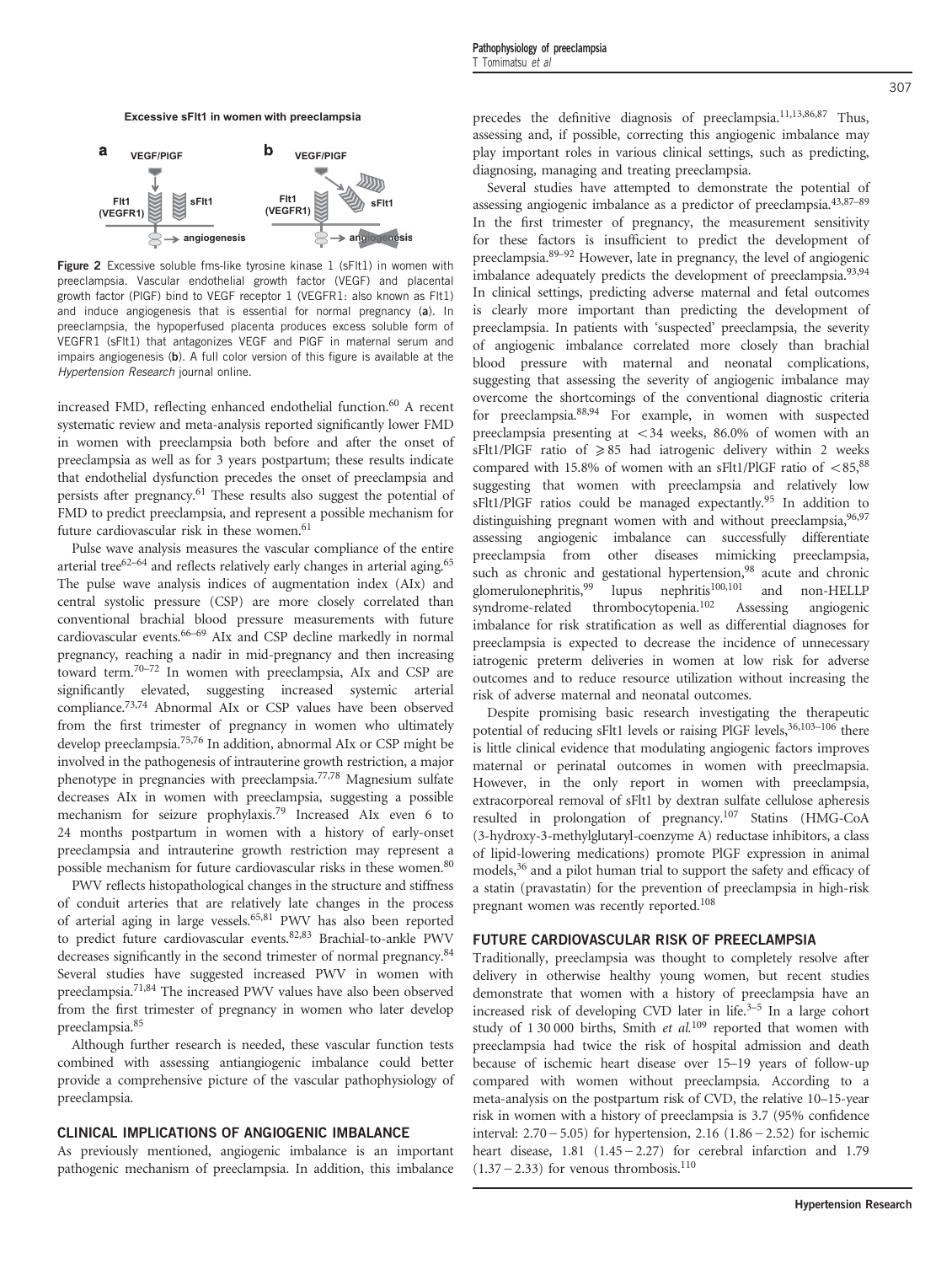Pathophysiology of preeclampsia T Tomimatsu et al

<span id="page-3-0"></span>The precise mechanisms linking preeclampsia with future CVD may be complex, as both have common preexisting risk factors and endothelial dysfunction is considered a basic pathological feature underlying both diseases. As mentioned above, the systemic vascular dysfunction that occurs during preeclampsia persists after delivery<sup>61,80</sup> and may increase the risk of subsequent CVD. sFlt1 levels are increased in individuals with acute myocardial infarction and may predict the progression to heart failure in these patients.<sup>111</sup> Depressed cardiac function in women with preeclampsia correlated with circulating sFlt1 levels, and exogenous sFlt1 induced cardiac dysfunction in a mouse model of peripartum cardiomyopathy.[112](#page-5-0) In women with a history of preeclampsia, increased sFlt1 and high-sensitivity C-reactive protein persisted from delivery to 5–8 years postpartum.<sup>[113](#page-5-0)</sup> Increased sFlt1 levels and sFlt1/PlGF ratio were also reported 1 year postpartum, and these parameters significantly correlated with the intima and media thickness of the common carotid artery as well as their ratio that indicates arterial aging. $114$ 

The occurrence of CVD later in life in women with a history of preeclampsia has also been reported in Japan,<sup>115–117</sup> where the incidence of CVD is lower than in Western countries. In an analysis of Japanese women aged ≥40 years using the 'Boshi kenkou techou (Mother and baby health handbook)', which includes information on blood pressure, proteinuria and maternal weight gain throughout the pregnancy, women with a history of preeclampsia had increased risk of incidence of CVD is lower than in Western countries. In an analysis of Japanese women aged  $\geq 40$  years using the 'Boshi kenkou techou (Mother and baby health handbook)', which includes information on blood pressure, pr antihypertensive medication use (odds ratio:  $4.28$  ( $2.14 - 8.57$ )) and dyslipidemic medication use (odds ratio:  $3.20$  ( $1.42 - 7.22$ )) compared with women without preeclampsia.<sup>118</sup>

Although there is an association between preeclampsia and CVD later in life, it is unclear whether early identification of women at high risk of CVD and subsequent intervention reduces the increased cardiovascular risk. Lifestyle interventions, including smoking cessation and weight reduction, has been reported to decrease Although there is an association between preeclampsia and CVD later in life, it is unclear whether early identification of women at high risk of CVD and subsequent intervention reduces the increased cardiovascular risk. L American Heart Association guidelines advised yearly blood pressure, lipid profile and blood glucose concentration checks for women with a previous history of preeclampsia[.120](#page-5-0) In Japan, a lifestyle intervention is now recommended after delivery for women with preeclampsia,<sup>[121](#page-5-0)</sup> and the Japanese Society of Hypertension guidelines recommend referring to the 'Boshi kenkou techou' for health management in hypertensive women.<sup>[122](#page-5-0)</sup>

#### **CONCLUSION**

Considerable advancement in the understanding of the pathophysiology of preeclampsia has occurred in the past decade. A maternal antiangiogenic state induced by placental antiangiogenic factors has emerged as one of the most important mechanisms for systemic vascular dysfunction, a central feature of preeclampsia.

Pathophysiology-oriented diagnostic criteria might improve the prediction of adverse maternal and neonatal outcomes, and pathophysiology-oriented management strategies might improve maternal and neonatal outcomes by decreasing the incidence of preterm delivery without increasing adverse maternal outcomes. Further research has the potential to reveal novel therapeutic and preventive strategies.

#### CONFLICT OF INTEREST

The authors declare no conflict of interest.

#### ACKNOWLEDGEMENTS

This study was supported in part by Grant-in-Aid for General Scientific Research (26462506, 26670724, 25293342, 26462488, 15H02564 and

15K10669) from the Ministry of Education, Culture, Sports, Science and Technology of Japan.

- 1 Cunningham FD. Hypertensive Disorders, Williams Obstetrics 24th edn. McGraw-Hill Education, 2014, pp 728–779.
- 2 Sibai B, Dekker G, Kupferminc M. Preeclampsia. Lancet 2005; 365: 785–799.
- 3 Wenger NK. Recognizing pregnancy-associated cardiovascular risk factors. Am J Cardiol 2014; 113: 406–409.
- Veerbeek JH, Hermes W, Breimer AY, van Rijn BB, Koenen SV, Mol BW, Franx A, de Groot CJ, Koster MP. Cardiovascular disease risk factors after early-onset preeclampsia, late-onset preeclampsia, and pregnancy-induced hypertension. Hypertension 2015; 65: 600–606.
- 5 Ahmed R, Dunford J, Mehran R, Robson S, Kunadian V. Pre-eclampsia and future cardiovascular risk among women: a review. J Am Coll Cardiol 2014; 63: 1815-1822.
- 6 Roberts JM, Taylor RN, Musci TJ, Rodgers GM, Hubel CA, McLaughlin MK. Preeclampsia: an endothelial cell disorder. Am J Obstet Gynecol 1989; 161: 1200–1204.
- Sircar M, Thadhani R, Karumanchi SA. Pathogenesis of preeclampsia. Curr Opin Nephrol Hypertens 2015; 24: 131–138.
- 8 Chaiworapongsa T, Chaemsaithong P, Yeo L, Romero R. Pre-eclampsia part 1: current understanding of its pathophysiology. Nat Rev Nephrol 2014; 10: 466–480.
- 9 Redman CW, Sargent IL. Latest advances in understanding preeclampsia. Science 2005; 308: 1592–1594.
- 10 Maynard SE, Min JY, Merchan J, Lim KH, Li J, Mondal S, Libermann TA, Morgan JP, Sellke FW, Stillman IE, Epstein FH, Sukhatme VP, Karumanchi SA. Excess placental soluble fms-like tyrosine kinase 1 (sFlt1) may contribute to endothelial dysfunction, hypertension, and proteinuria in preeclampsia. J Clin Invest 2003; 111: 649–658.
- 11 Levine RJ, Maynard SE, Qian C, Lim KH, England LJ, Yu KF, Schisterman EF, Thadhani R, Sachs BP, Epstein FH, Sibai BM, Sukhatme VP, Karumanchi SA. Circulating angiogenic factors and the risk of preeclampsia. N Engl J Med 2004; 350: 672–683.
- 12 Venkatesha S, Toporsian M, Lam C, Hanai J, Mammoto T, Kim YM, Bdolah Y, Lim KH, Yuan HT, Libermann TA, Stillman IE, Roberts D, D'Amore PA, Epstein FH, Sellke FW, Romero R, Sukhatme VP, Letarte M, Karumanchi SA. Soluble endoglin contributes to the pathogenesis of preeclampsia. Nat Med 2006; 12: 642–649.
- 13 Levine RJ, Lam C, Qian C, Yu KF, Maynard SE, Sachs BP, Sibai BM, Epstein FH, Romero R, Thadhani R, Karumanchi SACPEP Study Group. Soluble endoglin and other circulating antiangiogenic factors in preeclampsia. N Engl J Med 2006; 355: 992–1005.
- 14 Sibai BM, Stella CL. Diagnosis and management of atypical preeclampsia-eclampsia. Am J Obstet Gynecol 2009; 200: 481.e1–7.
- 15 Stella CL, Malik KM, Sibai BM. HELLP syndrome: an atypical presentation. Am J Obstet Gynecol 2008; 198: e6–e8.
- 16 Ohno Y, Terauchi M, Tamakoshi K, Shiozaki A, Saito S. The risk factors for labor onset hypertension. Hypertens Res 2016; 39: 260-265.
- 17 Puttapitakpong P, Phupong V. Combination of serum angiopoietin-2 and uterine artery Doppler for prediction of preeclampsia. Hypertens Res 2016; 39: 95–99.
- 18 Taebi M, Sadat Z, Saberi F, Kalahroudi MA. Early pregnancy waist-to-hip ratio and risk of preeclampsia: a prospective cohort study. Hypertens Res 2015; 38: 80–83.
- 19 Roberts JM, Hubel CA. The two stage model of preeclampsia: variations on the theme. Placenta 2009; 30(Suppl A): S32–S37.
- 20 De Wolf F, De Wolf-Peeters C, Brosens I, Robertson WB. The human placental bed: electron microscopic study of trophoblastic invasion of spiral arteries. Am J Obstet Gynecol 1980; 137: 58–70.
- Zhou Y, Fisher SJ, Janatpour M, Genbacev O, Dejana E, Wheelock M, Damsky CH. Human cytotrophoblasts adopt a vascular phenotype as they differentiate. A strategy for successful endovascular invasion? J Clin Invest 1997; 99: 2139–2151.
- Brosens IA, Robertson WB, Dixon HG. The role of the spiral arteries in the pathogenesis of preeclampsia. Obstet Gynecol Annu 1972; 1: 177-191.
- 23 Robertson WB, Brosens I, Dixon HG. The pathological response of the vessels of the placental bed to hypertensive pregnancy. J Pathol Bacteriol 1967; 93: 581–592.
- 24 Pijnenborg R, Anthony J, Davey DA, Rees A, Tiltman A, Vercruysse L, van Assche A. Placental bed spiral arteries in the hypertensive disorders of pregnancy. Br J Obstet Gynaecol 1991; 98: 648–655.
- 25 Zhou Y, Damsky CH, Chiu K, Roberts JM, Fisher SJ. Preeclampsia is associated with abnormal expression of adhesion molecules by invasive cytotrophoblasts. J Clin Invest 1993; 91: 950–960.
- 26 Saito S, Nakashima A, Shima T, Ito M. Th1/Th2/Th17 and regulatory T-cell paradigm in pregnancy. Am J Reprod Immunol 2010; 63: 601–610.
- Koga K, Osuga Y, Yoshino O, Hirota Y, Ruimeng X, Hirata T, Takeda S, Yano T, Tsutsumi O, Taketani Y. Elevated serum soluble vascular endothelial growth factor receptor 1 (sVEGFR-1) levels in women with preeclampsia. J Clin Endocrinol Metab 2003; 88: 2348–2351.
- 28 Tsatsaris V, Goffin F, Munaut C, Brichant JF, Pignon MR, Noel A, Schaaps JP, Cabrol D, Frankenne F, Foidart JM. Overexpression of the soluble vascular endothelial growth factor receptor in preeclamptic patients: pathophysiological consequences. J Clin Endocrinol Metab 2003; 88: 5555–5563.
- 29 Kendall RL, Thomas KA. Inhibition of vascular endothelial cell growth factor activity by an endogenously encoded soluble receptor. Proc Natl Acad Sci USA 1993; 90: 10705–10709.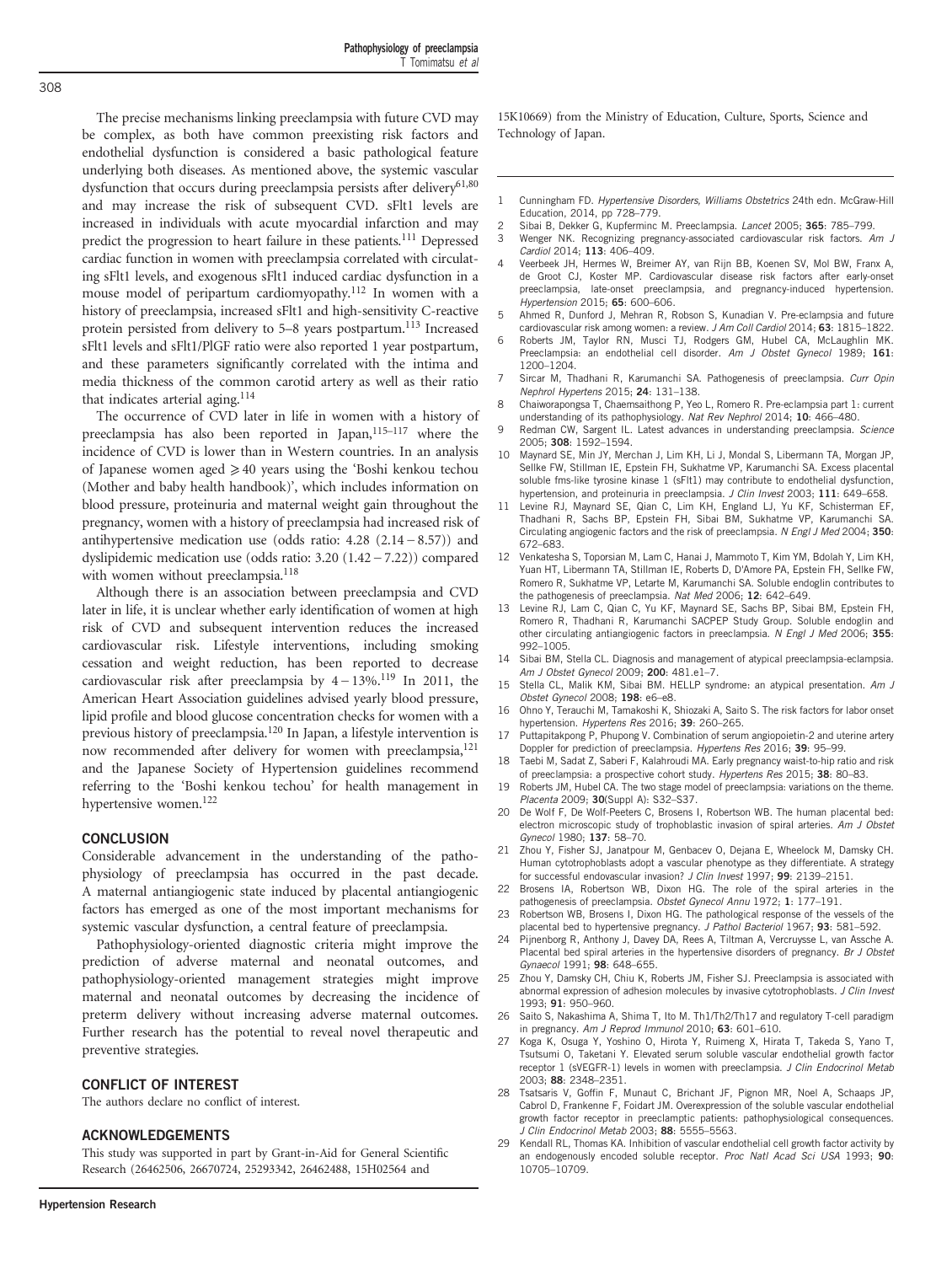- <span id="page-4-0"></span>30 Mustonen T, Alitalo K. Endothelial receptor tyrosine kinases involved in angiogenesis. J Cell Biol 1995: 129: 895-898.
- 31 Clark DE, Smith SK, He Y, Day KA, Licence DR, Corps AN, Lammoglia R, Charnock-Jones DS. A vascular endothelial growth factor antagonist is produced by the human placenta and released into the maternal circulation. Biol Reprod 1998; 59: 1540–1548.
- 32 Connolly DT, Heuvelman DM, Nelson R, Olander JV, Eppley BL, Delfino JJ, Siegel NR, Leimgruber RM, Feder J. Tumor vascular permeability factor stimulates endothelial cell growth and angiogenesis. J Clin Invest 1989; 84: 1470-1478.
- 33 Aiello LP, Avery RL, Arrigg PG, Keyt BA, Jampel HD, Shah ST, Pasquale LR, Thieme H, Iwamoto MA, Park JE, Nguyen HV, Aiello LM, Ferrara N, King GL. Vascular endothelial growth factor in ocular fluid of patients with diabetic retinopathy and other retinal disorders. N Engl J Med 1994; 331: 1480-1487.
- 34 Leung DW, Cachianes G, Kuang WJ, Goeddel DV, Ferrara N. Vascular endothelial growth factor is a secreted angiogenic mitogen. Science 1989; 246: 1306–1309.
- 35 Keck PJ, Hauser SD, Krivi G, Sanzo K, Warren T, Feder J, Connolly DT. Vascular permeability factor, an endothelial cell mitogen related to PDGF. Science 1989; 246: 1309–1312.
- 36 Kumasawa K, Ikawa M, Kidoya H, Hasuwa H, Saito-Fujita T, Morioka Y, Takakura N, Kimura T, Okabe M. Pravastatin induces placental growth factor (PGF) and ameliorates preeclampsia in a mouse model. Proc Natl Acad Sci USA 2011; 108: 1451–1455.
- 37 Zhu X, Wu S, Dahut WL, Parikh CR. Risks of proteinuria and hypertension with bevacizumab, an antibody against vascular endothelial growth factor: systematic review and meta-analysis. Am J Kidney Dis 2007; 49: 186–193.
- 38 Eskens FA, Verweij J. The clinical toxicity profile of vascular endothelial growth factor (VEGF) and vascular endothelial growth factor receptor (VEGFR) targeting angiogenesis inhibitors; a review. Eur J Cancer 2006; 42: 3127–3139.
- 39 Nagamatsu T, Fujii T, Kusumi M, Zou L, Yamashita T, Osuga Y, Momoeda M, Kozuma S, Taketani Y. Cytotrophoblasts up-regulate soluble fms-like tyrosine kinase-1 expression under reduced oxygen: an implication for the placental vascular development and the pathophysiology of preeclampsia. Endocrinology 2004; 145: 4838–4845.
- 40 Fan X, Rai A, Kambham N, Sung JF, Singh N, Petitt M, Dhal S, Agrawal R, Sutton RE, Druzin ML, Gambhir SS, Ambati BK, Cross JC, Nayak NR. Endometrial VEGF induces placental sFLT1 and leads to pregnancy complications. J Clin Invest 2014; 124: 4941–4952.
- 41 Sela S, Natanson-Yaron S, Zcharia E, Vlodavsky I, Yagel S, Keshet E. Local retention versus systemic release of soluble VEGF receptor-1 are mediated by heparin-binding and regulated by heparanase. Circ Res 2011; 108: 1063–1070.
- 42 Miyake T, Kumasawa K, Sato N, Takiuchi T, Nakamura H, Kimura T. Soluble VEGF receptor 1 (sFLT1) induces non-apoptotic death in ovarian and colorectal cancer cells. Sci Rep 2016; 6: 24853.
- 43 Romero R, Nien JK, Espinoza J, Todem D, Fu W, Chung H, Kusanovic JP, Gotsch F, Erez O, Mazaki-Tovi S, Gomez R, Edwin S, Chaiworapongsa T, Levine RJ, Karumanchi SA. A longitudinal study of angiogenic (placental growth factor) and anti-angiogenic (soluble endoglin and soluble vascular endothelial growth factor receptor-1) factors in normal pregnancy and patients destined to develop preeclampsia and deliver a small for gestational age neonate. J Matern Fetal Neonatal Med 2008: 21: 9-23.
- 44 Noori M, Donald AE, Angelakopoulou A, Hingorani AD, Williams DJ. Prospective study of placental angiogenic factors and maternal vascular function before and after preeclampsia and gestational hypertension. Circulation 2010; 122: 478-487.
- 45 Mashini IS, Albazzaz SJ, Fadel HE, Abdulla AM, Hadi HA, Harp R, Devoe LD. Serial noninvasive evaluation of cardiovascular hemodynamics during pregnancy. Am J Obstet Gynecol 1987; 156: 1208–1213.
- 46 Robson SC, Hunter S, Boys RJ, Dunlop W. Serial study of factors influencing changes in cardiac output during human pregnancy. Am J Physiol 1989; 256: H1060-H1065.
- 47 Duvekot JJ, Cheriex EC, Pieters FA, Menheere PP, Peeters LH. Early pregnancy changes in hemodynamics and volume homeostasis are consecutive adjustments triggered by a primary fall in systemic vascular tone. Am J Obstet Gynecol 1993; 169: 1382–1392.
- 48 Mabie WC, DiSessa TG, Crocker LG, Sibai BM, Arheart KL. A longitudinal study of cardiac output in normal human pregnancy. Am J Obstet Gynecol 1994; 170: 849–856.
- 49 Christianson RE. Studies on blood pressure during pregnancy. I. Influence of parity and age. Am J Obstet Gynecol 1976; 125: 509-513.
- 50 Moutquin JM, Rainville C, Giroux L, Raynauld P, Amyot G, Bilodeau R, Pelland N. A prospective study of blood pressure in pregnancy: prediction of preeclampsia. Am J Obstet Gynecol 1985; 151: 191–196.
- 51 Cornelis T, Odutayo A, Keunen J, Hladunewich M. The kidney in normal pregnancy and preeclampsia. Semin Nephrol 2011; 31: 4–14.
- 52 Mattot V, Moons L, Lupu F, Chernavvsky D, Gómez RA, Collen D, Carmeliet P. Loss of the VEGF(164) and VEGF(188) isoforms impairs postnatal glomerular angiogenesis and renal arteriogenesis in mice. J Am Soc Nephrol 2002; 13: 1548–1560.
- 53 Eremina V, Quaggin SE. The role of VEGF-A in glomerular development and function. Curr Opin Nephrol Hypertens 2004; 13: 9–15.
- 54 Eremina V, Sood M, Haigh J, Nagy A, Lajoie G, Ferrara N, Gerber HP, Kikkawa Y, Miner JH, Quaggin SE. Glomerular-specific alterations of VEGF-A expression lead to distinct congenital and acquired renal diseases. J Clin Invest 2003; 111: 707-716.
- 55 Eremina V, Jefferson JA, Kowalewska J, Hochster H, Haas M, Weisstuch J, Richardson C, Kopp JB, Kabir MG, Backx PH, Gerber HP, Ferrara N, Barisoni L, Alpers CE, Quaggin SE. VEGF inhibition and renal thrombotic microangiopathy. N Engl J Med 2008; 358: 1129–1136.
- 56 Tomiyama H, Yamashina A. Non-invasive vascular function tests: their pathophysiological background and clinical application. Circ J 2010; 74: 24-33.
- 57 McEniery CM, Wallace S, Mackenzie IS, McDonnell B, Yasmin, Newby DE, Cockcroft JR, Wilkinson IB. Endothelial function is associated with pulse pressure, pulse wave velocity, and augmentation index in healthy humans. Hypertension 2006; 48: 602–608.
- 58 Green DJ, Jones H, Thijssen D, Cable NT, Atkinson G. Flow-mediated dilation and cardiovascular event prediction: does nitric oxide matter? Hypertension 2011; 57: 363–369.
- 59 Ras RT, Streppel MT, Draijer R, Zock PL. Flow-mediated dilation and cardiovascular risk prediction: a systematic review with meta-analysis. Int J Cardiol 2013; 168: 344–351.
- 60 Dørup I, Skajaa K, Sørensen KE. Normal pregnancy is associated with enhanced endothelium-dependent flow-mediated vasodilation. Am J Physiol 1999; 276(3 Pt 2): H821–H825.
- 61 Weissgerber TL, Milic NM, Milin-Lazovic JS, Garovic VD. Impaired flow-mediated dilation before, during, and after preeclampsia: a systematic review and meta-analysis. Hypertension 2016; 67: 415–423.
- Kelly R, Hayward CS, Avolio A, O'Rourke MF. Non-invasive registration of the arterial pressure pulse waveform using high-fidelity applanation tonometry. J Vasc Med Biol 1989; 1: 142–149.
- 63 Nichols WW. Clinical measurement of arterial stiffness obtained from noninvasive pressure waveforms. Am J Hypertens 2005; 18: 3S-10S.
- 64 Nichols WW, Singh BM. Augmentation index as a measure of peripheral vascular disease state. Curr Opin Cardiol 2002: 17: 543-551.
- 65 McEniery CM, Yasmin, Hall IR, Qasem A, Wilkinson IB, Cockcroft JRACCT Investigators. Normal vascular aging: differential effects on wave reflection and aortic pulse wave velocity: the Anglo-Cardiff Collaborative Trial (ACCT). J Am Coll Cardiol 2005; 46: 1753–1760.
- 66 Williams B, Lacy PS, Thom SM, Cruickshank K, Stanton A, Collier D, Hughes AD, Thurston H, O'Rourke M, CAFE Investigators, Anglo-Scandinavian Cardiac Outcomes Trial Investigators, CAFE Steering Committee and Writing Committee. Differential impact of blood pressure-lowering drugs on central aortic pressure and clinical outcomes: principal results of the Conduit Artery Function Evaluation (CAFE) study. Circulation 2006; 113: 1213–1225.
- 67 Roman MJ, Devereux RB, Kizer JR, Lee ET, Galloway JM, Ali T, Umans JG, Howard BV. Central pressure more strongly relates to vascular disease and outcome than does brachial pressure: the Strong Heart Study. Hypertension 2007; 50: 197–203.
- 68 Chirinos JA, Zambrano JP, Chakko S, Veerani A, Schob A, Willens HJ, Perez G, Mendez AJ. Aortic pressure augmentation predicts adverse cardiovascular events in patients with established coronary artery disease. Hypertension 2005; 45: 980-985.
- 69 London GM, Blacher J, Pannier B, Guérin AP, Marchais SJ, Safar ME. Arterial wave reflections and survival in end-stage renal failure. Hypertension 2001; 38: 434-438.
- 70 Fujime M, Tomimatsu T, Okaue Y, Koyama S, Kanagawa T, Taniguchi T, Kimura T. Central aortic blood pressure and Augmentation index during normal pregnancy. Hypertens Res 2012; 35: 633–638.
- 71 Macedo ML, Luminoso D, Savvidou MD, McEniery CM, Nicolaides KH. Maternal wave reflections and arterial stiffness in normal pregnancy as assessed by applanation tonometry. Hypertension 2008; 51: 1047–1051.
- 72 Khalil A, Jauniaux E, Cooper D, Harrington K. Pulse wave analysis in normal pregnancy: a prospective longitudinal study. PLoS ONE 2009; 4: e6134.
- 73 Spasojevic M, Smith SA, Morris JM, Gallery ED. Peripheral arterial pulse wave analysis in women with pre-eclampsia and gestational hypertension. BJOG 2005: 112: 1475–1478.
- 74 Khalil A, Jauniaux E, Harrington K. Antihypertensive therapy and central hemodynamics in women with hypertensive disorders in pregnancy. Obstet Gynecol 2009; 113: 646–654.
- 75 Khalil AA, Cooper DJ, Harrington KF. Pulse wave analysis: a preliminary study of a novel technique for the prediction of pre-eclampsia. BJOG 2009; 116: 268–276.
- 76 Khalil A, Akolekar R, Syngelaki A, Elkhouli M, Nicolaides KH. Maternal hemodynamics at 11-13 weeks' gestation and risk of pre-eclampsia. Ultrasound Obstet Gynecol 2012; 40: 28–34.
- 77 Tomimatsu T, Fujime M, Kanayama T, Mimura K, Koyama S, Kanagawa T, Kimura T. Maternal arterial stiffness in normotensive pregnant women who subsequently deliver babies that are small for gestational age. Eur J Obstet Gynecol Reprod Biol 2013; 169: 24–27.
- 78 Tomimatsu T, Fujime M, Kanayama T, Mimura K, Koyama S, Kanagawa T, Endo M, Shimoya K, Kimura T. Abnormal pressure-wave reflection in pregnant women with chronic hypertension: association with maternal and fetal outcomes. Hypertens Res 2014; 37: 989–992.
- 79 Rogers DT, Colon M, Gambala C, Wilkins I, Hibbard JU. Effects of magnesium on central arterial compliance in preeclampsia. Am J Obstet Gynecol 2010; 202: 448.e1–8.
- 80 Yinon Y, Kingdom JC, Odutayo A, Moineddin R, Drewlo S, Lai V, Cherney DZ, Hladunewich MA. Vascular dysfunction in women with a history of preeclampsia and intrauterine growth restriction: insights into future vascular risk. *Circulation* 2010; 122: 1846–1853.
- 81 Asmar R. Pulse wave velocity: principle and measurement. In Asmar R (ed.). Arterial Stiffness and Pulse Wave Velocity. Amsterdam: Elsevier, 1999, pp 25–56.
- 82 Willum-Hansen T, Staessen JA, Torp-Pedersen C, Rasmussen S, Thijs L, Ibsen H, Jeppesen J. Prognostic value of aortic pulse wave velocity as index of arterial stiffness in the general population. Circulation 2006; 113: 664–670.